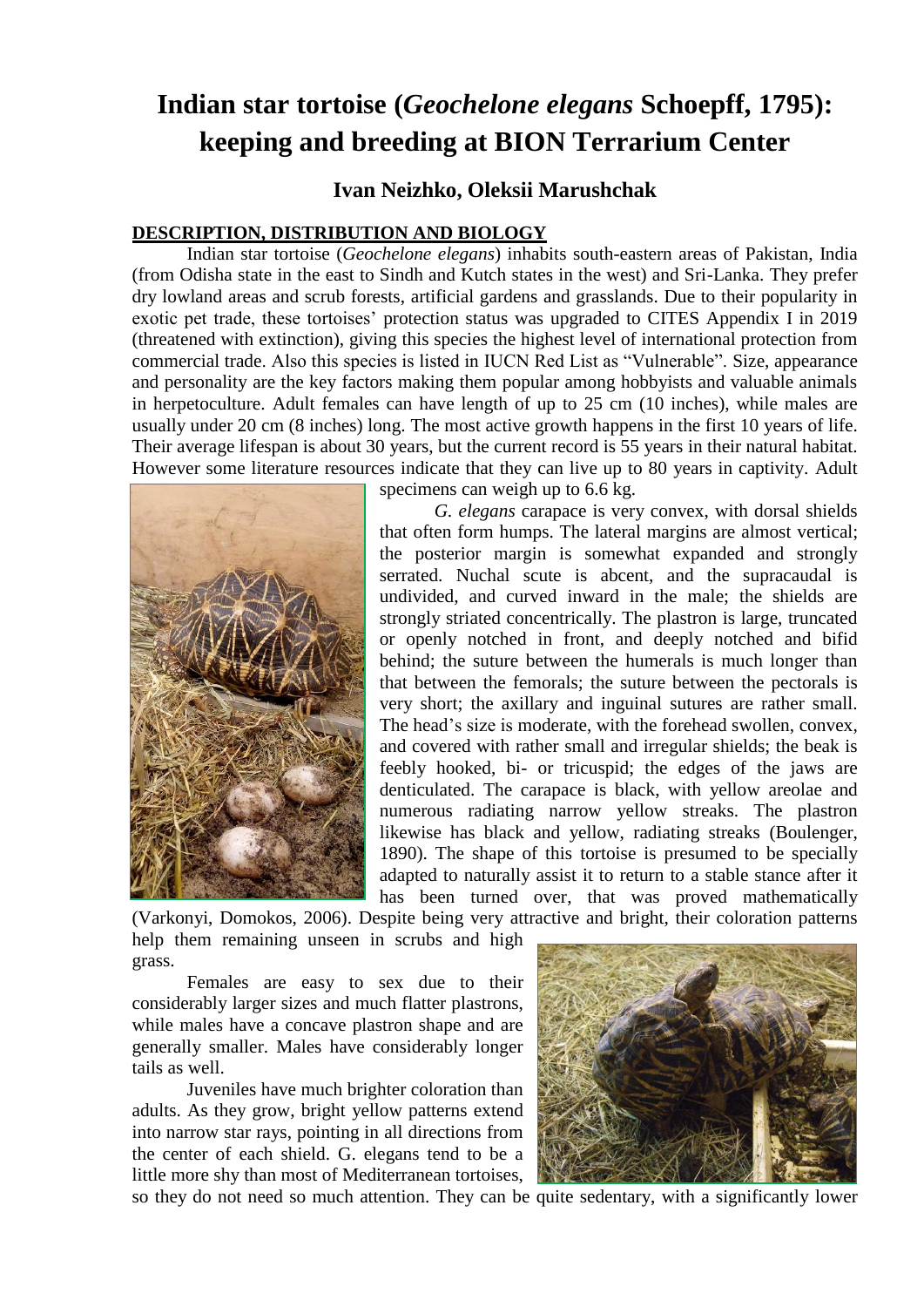walking speed, and can comfortably be kept in smaller spaces than equally sized Mediterranean tortoises. They are intelligent enough to bond with their owners. Sometimes they can bite brightly colored objects, for example painted nails, to investigate whether they are food items. *G.* 



*elegans* is not a good pet for children, they should be handled infrequently.

They are herbivorous, eating fallen fruits, grass, flowers and so on. Sometimes they can consume carrion, but one should not give them any meat food in captivity.

#### **KEEPING AT BION TERRARIUM CENTER**

#### *ADULTS*

Breeding stock (1:2) was officially imported from Jordan in 2005.

**Keeping.** We keep adult Indian star tortoises lizards in horizontal enclosures that should be long enough to provide temperature gradient. We use space of 180\*50 cm (70\*20 in) for breeding stock (1:2). We use hay layer of coarse sand as a substrate. We also provide a box with coarse sand as a nesting place. We use no special decoration. If one wants to use any items for



decoration they should be monolithic in order to prevent tortoises from eating their parts and thus harm their digestive tract. We provide shelter for hiding. It is big enough to allow tortoises to turn around inside and not to stuck. Pieces of chalk are also put inside the enclosure. Keeping them in outdoor enclosures in summer will positively affect their health.

**Lighting**. Lighting period is 12/12 hours. The enclosure is lit up well. We use UV lamps and heat lamps (Solar Raptor) in one corner (hot corner). The opposite corner is "cold", providing temperature

gradient.

**Temperature.** Ambient temperature don't exceed  $+26 - +30$  °C at daytime and are not lower than  $+18$  °C at nighttime. At basking place temperature is about  $+35 - +38$  °C under the lamp.

**Humidity.** Humidity level is 50- 60%.

**Water.** Shallow water dish (at least 1 cm deep) is always available in the enclosure. Tortoises drink using their nostrils. If permanent water dish can't be installed in the enclosure, than tortoises should be bathed in a shallow water bowl (water temperature should not exceed +25 - +28 °C) once a week. A tortoise should be left inside the bowl for 15-30 minutes.



**Diet.** These tortoises are herbivorous. Their diet should be as variable as possible. Our diet for *G. elegans* include chopped salad mix (dandelions, nettle, hemp, alfalfa, coltsfoot leaves and flowers, vine leaves, plantain, arugula, basil), zucchini, watermelon, pumpkin, tomatoes, carrots (in minimal quantities). Hay is required all year round serving both as substrate and food due to the high fiber content and the ability to cleanse the intestines. White cabbage should not be given.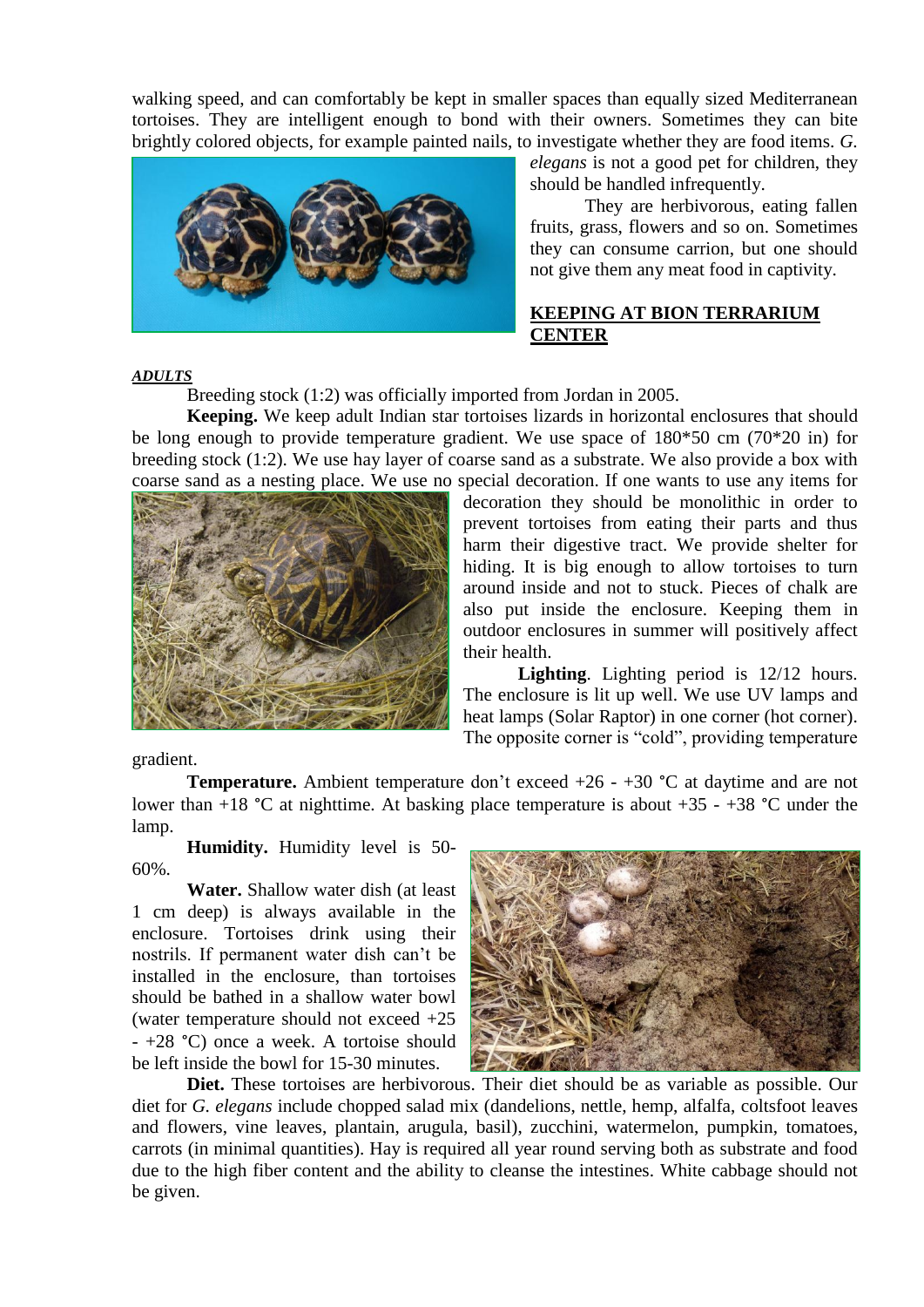We feed tortoises depending on the season and feed intake every 2-3 days. Uneaten food is removed on the next day.

#### **BREEDING AND RAISING AT BION TERRARIUM CENTER**

In the wild, Indian star tortoise males have been observed to reach maturity at around 6-8

years of age and females at 8-12 years. In captivity, tortoises tend to grow and mature faster. Captive bred Star tortoise males may start siring as young as 3-4 years of age. Captive bred females may start laying eggs as young as 5-6 years of age, but over 7 years is probably more typical for females.

We keep males and females together  $(1:2)$ . Presence of second male will stimulate mating behavior. We do not provide any wintering period. In winter months we imitate rainy season by increasing the sprinkling sessions (but not making a



swamp in the enclosure). Also we prolong daylight period from 12 to 14 hours. According to the literature, gestation lasts about 60-90 days.



Female digs a hole in a nesting box (15-20 cm  $(5.9 - 7.9)$  in) deep) for eggs' laying. One female is able to make up to 3 clutches per year (2-6 eggs in each), however our females made only 1 clutch per year so far. The eggs are about  $4 \text{ cm } (1.57 \text{ in})$  long and about  $3 \text{ cm}$ (1.2 in) wide with average weight of 25.6 g. Each egg is marked with a date of the clutch. We use incubation temperature of  $+28$  °C to

get males and +32 °С to get females. Substrate for incubation: vermiculite. Humidity during incubation is 75–85%. Under the mentioned temperatures incubation period is about 210 days for males and about 134 days for females. After he hatchling appeared partially out of the egg it is important not to disturb it for a couple of days to let it to retract the yolk remains that are essential for start of appropriate digestion.

Average hatchlings' weight is about 15 g, average length is about 3.7 cm (1.45 in),



carapace height is about 2 cm (0.78 in).

Temperature, lighting and humidity requirements for juveniles are the same as for adults. We keep juveniles from 1 clutch of the same sex together. For 3 individuals we use space of 90\*45 cm (35.4\*17.7 in). We use paper towels as substrate. We provide individual shelters, water dish with fresh, regularly renewable water and a ceramic plate at basking point. Diet for juveniles consists of the same ingredients in same rate as for adults. We use no calcium + D3 supplementation since UV-light is available. Food is provided daily. Uneaten food and excrements should be removed from the terrarium, but they will readily consume dried herbs, so